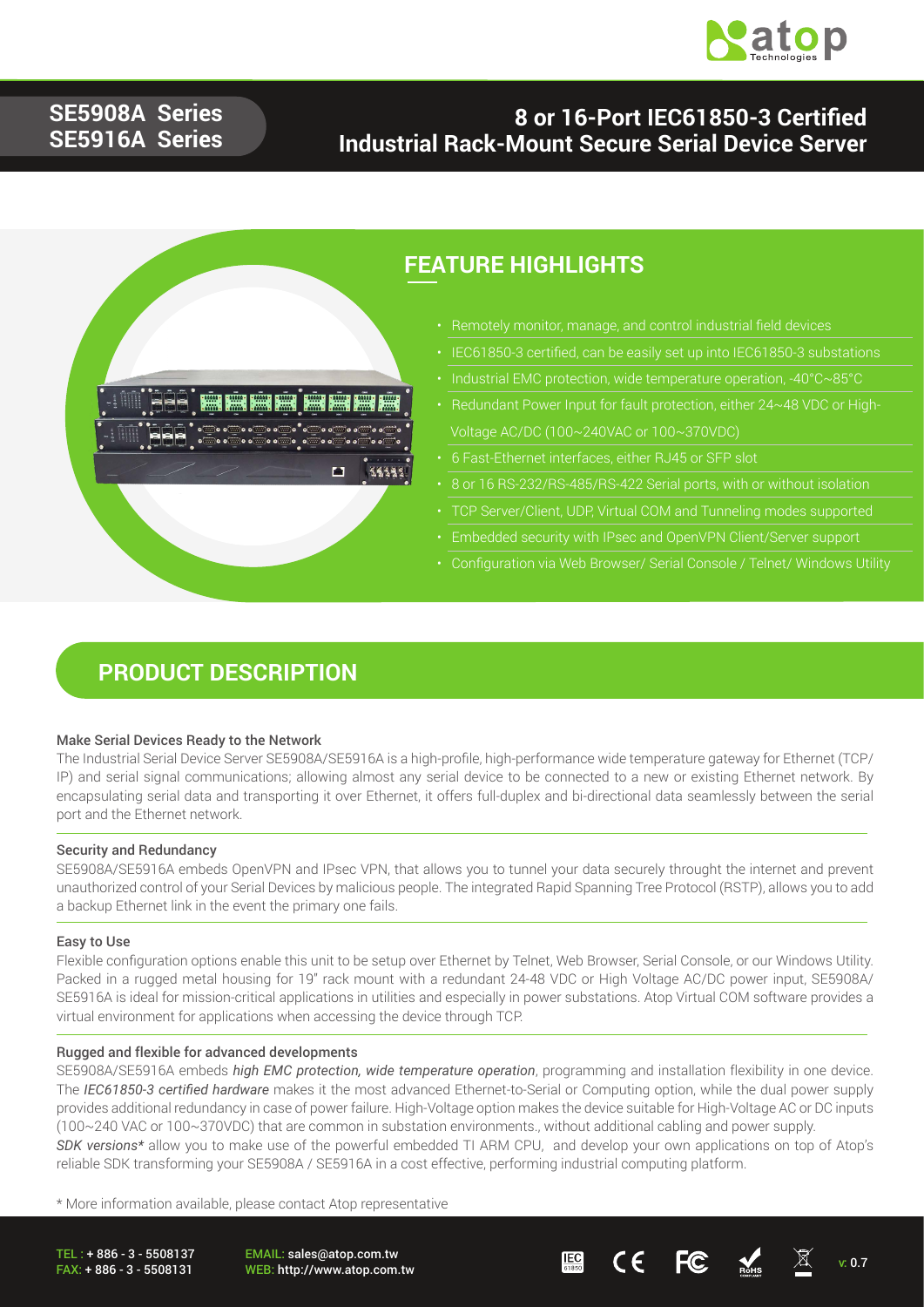

 $\begin{array}{ccccc} \mathbf{H} & \mathbf{H} & \mathbf{H} & \mathbf{H} & \mathbf{H} & \mathbf{H} & \mathbf{H} & \mathbf{H} & \mathbf{H} & \mathbf{H} & \mathbf{H} & \mathbf{H} & \mathbf{H} & \mathbf{H} & \mathbf{H} & \mathbf{H} & \mathbf{H} & \mathbf{H} & \mathbf{H} & \mathbf{H} & \mathbf{H} & \mathbf{H} & \mathbf{H} & \mathbf{H} & \mathbf{H} & \mathbf{H} & \mathbf{H} & \mathbf{H} & \mathbf{H} & \mathbf{H} & \math$ 

## **SPECIFICATIONS**

| <b>Technical Specifications</b>                                                                 |                                                                                                                                       |
|-------------------------------------------------------------------------------------------------|---------------------------------------------------------------------------------------------------------------------------------------|
| Model Name                                                                                      | SE5908A (8-ports)<br>SE5916A (16-ports)                                                                                               |
| <b>Network interface</b>                                                                        |                                                                                                                                       |
| Speed                                                                                           | IEEE 802.3 10BaseT<br>IEEE 802.3u 100BaseT(X) - RJ45 version<br>IEEE 802.3u 100Base-FX - SFP version                                  |
| Connector ports                                                                                 | RJ45 x 6 (RJ45 version)<br>SFP x 6 (SFP version)                                                                                      |
| <b>Serial Interface</b>                                                                         |                                                                                                                                       |
| Connector                                                                                       | D-Sub9 (DB models, supporting only 5-pin RS-232 mode) or<br>5.08mm 5-Pin Terminal block (TB Models)                                   |
| Ports                                                                                           | 8 (SE5908A) or 16 (SE5916A)                                                                                                           |
| Mode                                                                                            | RS-232/422/485 Software selectable                                                                                                    |
| Serial port isolation                                                                           | 3 kV isolation (SiS version only)                                                                                                     |
| <b>Baud Rate</b>                                                                                | $1,200 \sim 921,600$ bps software selectable                                                                                          |
| Parity                                                                                          | None, Odd, Even, Mark, Space                                                                                                          |
| Data Bits                                                                                       | 5, 6, 7, 8 software selectable                                                                                                        |
| Stop Bits                                                                                       | 1, 2 software selectable                                                                                                              |
| Flow Control                                                                                    | None, Xon/Xoff, RTS/CTS (RS-232 only)                                                                                                 |
| <b>Power</b>                                                                                    |                                                                                                                                       |
| Input Voltage                                                                                   | Redundant 24-48 VDC or<br>Redundant 100-240 VAC/ 100-370 VDC (HV Series)                                                              |
| Input Current                                                                                   | 0.73 A @ 24 VDC<br>0.35 A @ 100 VAC<br>0.20 A @ 100 VDC                                                                               |
| Power Consumption                                                                               | Approximately 20 W                                                                                                                    |
| Power Redundancy                                                                                | Yes                                                                                                                                   |
| Connector                                                                                       | 10-Pin Terminal Block                                                                                                                 |
| <b>Reverse Polarity Protection</b>                                                              | Yes                                                                                                                                   |
| <b>Physical Characteristics</b>                                                                 |                                                                                                                                       |
| Housing<br>Dimension ( $W \times H \times D$ )<br>Weight<br>Installation<br><b>Reset Button</b> | IP30 SPCC housing<br>440.6 x 44 x 309 mm (1U Rack-mount)<br>4 kg<br>19" Rack mount (Rack-mount kit included)<br>Yes                   |
| <b>Environmental Limits</b>                                                                     |                                                                                                                                       |
| <b>Operating Temperature</b><br>Storage Temperature<br>Ambient Relative Humidity                | $-40^{\circ}$ C $\sim$ 85°C (-40°F $\sim$ 185°F)<br>$-40^{\circ}$ C $\sim$ 85°C (-40°F $\sim$ 185°F)<br>5%~95%, 55°C (Non-condensing) |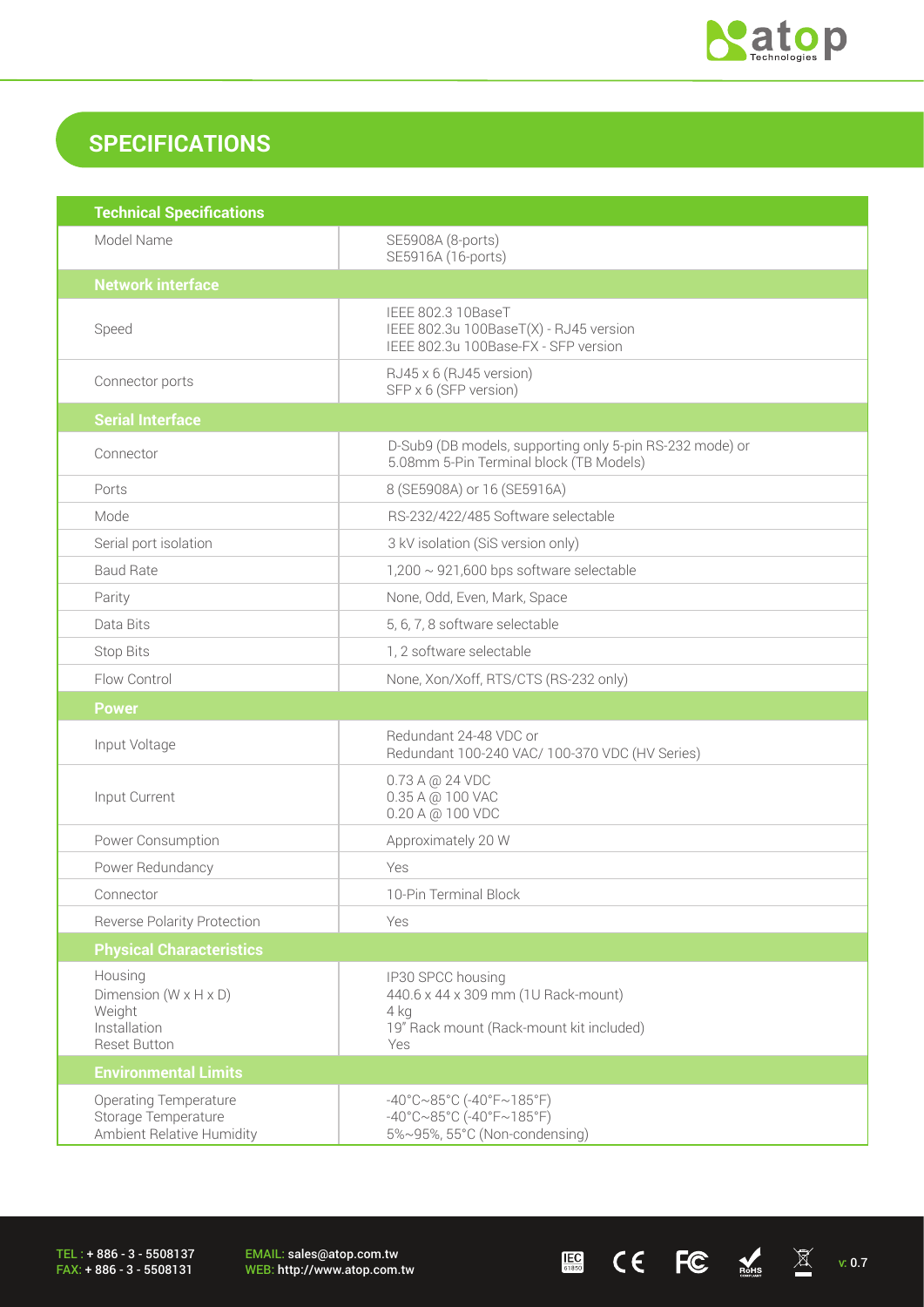

| Sofware           |                                                                                                                                                                                                                                                     |
|-------------------|-----------------------------------------------------------------------------------------------------------------------------------------------------------------------------------------------------------------------------------------------------|
| Protocols         | IPv4, ICMP, TCP, UDP, DHCP Client, SNMPv1, v2c, v3, HTTP, HTTPS, Telnet,<br>RFC2217, 802.1D-2004 RSTP, Security through OpenVPN Client/Server and<br>IPsec (host-to-host or host-to-side) with up to 37.9Mbps VPN throughput,<br>PPTP, and SMTP/TLS |
| Configuration     | Atop Management Utility, Web UI, Telnet, Console                                                                                                                                                                                                    |
| VirtualCOM        | Windows/Linux redirection software                                                                                                                                                                                                                  |
| <b>Link Modes</b> |                                                                                                                                                                                                                                                     |
| <b>TCP Client</b> | Single destination or VirtualCOM                                                                                                                                                                                                                    |
| <b>TCP Server</b> | 4 Connections; VirtualCOM or reverse Telnet                                                                                                                                                                                                         |
| <b>UDP</b>        | Up to 4 Ranges IP                                                                                                                                                                                                                                   |

## **DIMENSIONS & LAYOUT**



EMAIL: sales@atop.com.tw EMAIL: sales@atop.com.tw 
WEB: http://www.atop.com.tw 
WEB: http://www.atop.com.tw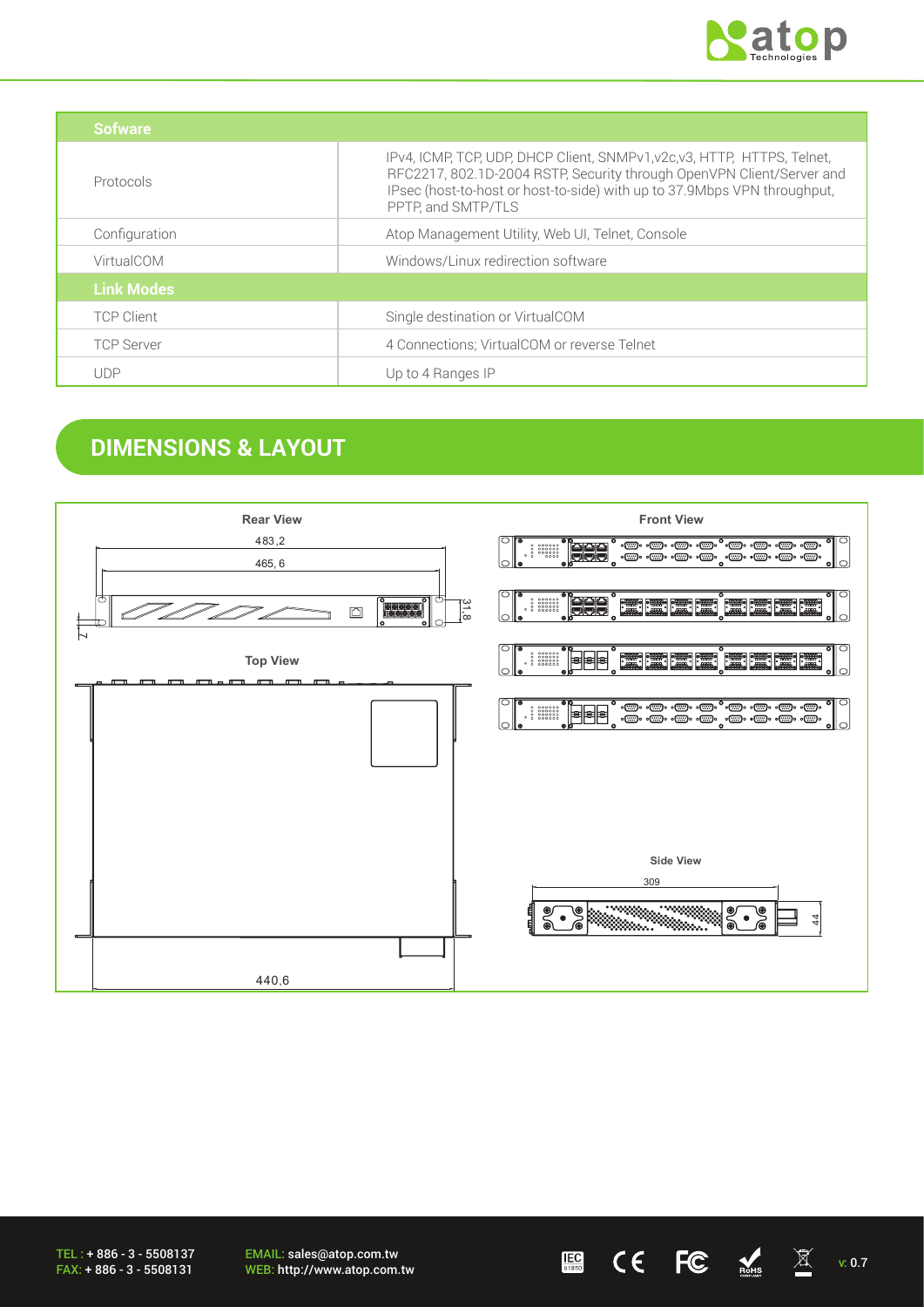

 $\underline{\mathbb{E}}$  (  $\overline{\mathbb{E}}$   $\overline{\mathbb{E}}$   $\overline{\mathbb{E}}$  v: 0.7

# **REGULATORY APPROVALS**

| <b>Regulatory Approvals</b>           |                                                                                                                                                          |                                                                                               |                                                                                                               |                                                                        |
|---------------------------------------|----------------------------------------------------------------------------------------------------------------------------------------------------------|-----------------------------------------------------------------------------------------------|---------------------------------------------------------------------------------------------------------------|------------------------------------------------------------------------|
| Safety                                | EN 61010-2-201                                                                                                                                           |                                                                                               |                                                                                                               |                                                                        |
| <b>EMC</b>                            | FCC Part 15, Subpart B, Class B, EN 55032, Class B, EN 61000-6-2 Class B, EN 61000-3-2,<br>EN 61000-3-3, EN 55024, EN 61000-6-4, IEC 61850-3 / IEEE 1613 |                                                                                               |                                                                                                               |                                                                        |
| <b>Test</b>                           | <b>Value</b><br><b>Level</b><br>Item                                                                                                                     |                                                                                               |                                                                                                               |                                                                        |
| IEC 61000-4-2                         | <b>ESD</b>                                                                                                                                               | Contact Discharge<br>Air Discharge                                                            | ±8kV<br>±15kV                                                                                                 | 4<br>$\overline{4}$                                                    |
| IEC 61000-4-3                         | <b>RS</b>                                                                                                                                                | Radiated (enclosure)                                                                          | 10 V/m                                                                                                        | 3                                                                      |
| IEC 61000-4-4                         | EFT                                                                                                                                                      | <b>AC Power Port</b><br>DC Power Port<br>Signal Port                                          | ±4.0KV<br>±4.0KV<br>±4.0KV                                                                                    | 4<br>$\overline{4}$<br>$\overline{4}$                                  |
| IEC 61000-4-5                         | Surge                                                                                                                                                    | <b>AC Power Port</b><br><b>AC Power Port</b><br>DC Power Port<br>DC Power Port<br>Signal Port | Line-to Line±2.0KV<br>Line-to Earth±4.0KV<br>Line-to Line±1.0KV<br>Line-to Earth±2.0KV<br>Line-to Earth±2.0KV | $\overline{4}$<br>$\overline{4}$<br>3<br>3<br>$\overline{\mathcal{L}}$ |
| IEC 61000-4-6                         | CS                                                                                                                                                       | <b>AC Power Port</b><br>DC Power Port<br>Signal Port                                          | 10 V rms                                                                                                      | 3                                                                      |
| IEC 61000-4-8                         | PFMF                                                                                                                                                     | Enclosure                                                                                     | 100 A/m                                                                                                       | 5                                                                      |
| IEC 61000-4-10                        | Damped Oscillato-<br>ry Magnetic Field                                                                                                                   | Enclosure                                                                                     | 100 A/m                                                                                                       | 5                                                                      |
| IEC 61000-4-11                        | <b>DIP</b>                                                                                                                                               | <b>AC Power Port</b>                                                                          |                                                                                                               | $\overline{\phantom{a}}$                                               |
| IEC 61000-4-12                        | Damped<br>Oscillatory                                                                                                                                    | <b>AC Power Port</b><br>Signal Port                                                           | 2.5 KV common, 1 KV differential<br>2.5 KV common, 1 KV differential                                          | 3<br>3                                                                 |
| Shock<br>Drop (Freefall)<br>Vibration | MIL-STD-810F Method 516.5<br>MIL-STD-810F Method 516.5<br>MIL-STD-810F Method 514.5 C1 & C2                                                              |                                                                                               |                                                                                                               |                                                                        |
| RoHS II                               | Yes                                                                                                                                                      |                                                                                               |                                                                                                               |                                                                        |
| <b>MTBF</b>                           | SE5916A-6SFP-Sis-HV: 9.18 years; SE5916A-6SFP-Sis: 8.63 years                                                                                            |                                                                                               |                                                                                                               |                                                                        |
| Warranty                              | 5 years                                                                                                                                                  |                                                                                               |                                                                                                               |                                                                        |